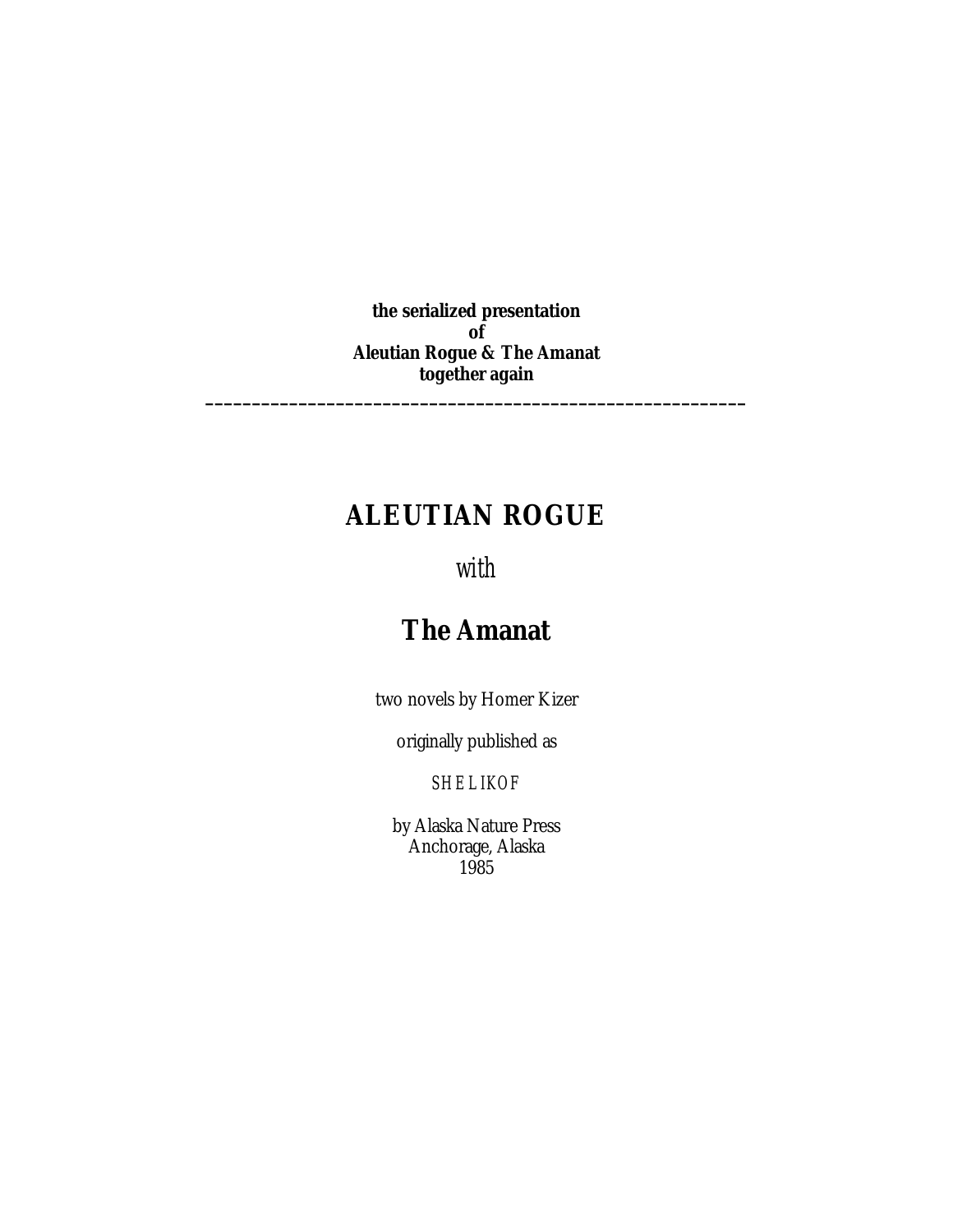#### **Chapter One 1.**

#### *Dutch Harbor, 1979*

Yarder whistles, squeals of rusty sheaves, chainsaws echoing— he shuts his eyes and hears treetops snap, then crash beside him. He hears slack lines tightening, logs lifting, flying to landings, sticks of old-growth he fell. And he stops his ears with his thumbs when he hears the thuds of bullets striking soft flesh. He shudders, shakes, lies to himself, telling himself nothing matters, especially not the march of death rattles that disturbs the drama of distance.

When he opens his eyes, he hasn't gone anywhere. He is still here at the end of the world, still in UniSea, still sober and somewhat sane. The jukebox still blares. Wind still blows. Outside, it's still dark. He looks out the window at the sagging subdock where crab lights… sputtering flares, flashing lights, state police questions— he closes his eyes and sees brush flying, limbs breaking, trees and rocks and the river. Screams, screams, faint screams, then silence, and he stops his ears as he runs, legs pumping, choking, tears, tears, his tears.

The accident wasn't his fault, not really. A hub seized, flew apart, sending his pickup over Klamath Grade, two hundred feet down. But he should've been able to hold the wheel. He twisted it into a figure eight, but he couldn't hold it, couldn't stop them from going over, couldn't stop himself from being thrown out. Not in the middle of that curve.

If he'd been stronger or going slower or if he hadn't cursed God— he doesn't know what it would've taken. Something. And he sees Judy's and the boys' mangled bodies, hears their gasps, and can't do anything. Again helpless. Like when he was eleven. After seeing his dad killed by a falling snag, he ran until he collapsed in a fern clump where he shivered for a night, where he cursed God and that tree and vowed never to kill anything. But hunger caught him, toyed with him. He still sees the sights of his dad's .22 aligned between that first fawn's frightened eyes, and sees the fawn collapsing like a rag doll falling from his sister's bed. The fawn became many, and then a gook, then another and another, always one more in the crosshairs until he became like God, but without love. A sniper hiding in the margins between life and death.

He returned from that distant land to take chances, lots of them. He has earned big money falling snags, high climbing, dropping aged giants in beds to be ravished by little men with power saws, little men like him who hear the squeaks, moans, groans of death. And he shivers, wondering if he is sane, wondering what the *old people* would think, wondering if there is a collective conscience.

He again opens his eyes, and sees coffee served and carrot salad and a burger basket. Waitresses in crisp blue aprons hurry past him, no one apparently mindful of whether sanity lingers with him, no one aware of who he is or what he has done, no one apparently interested.

Although quieter than usual, UniSea beats hard rock rhythms as young men left to watch moored vessels, left with too little to do and too many dollars, huddle like gulls around baiting tables along UniSea's Bar. From where he sits in the restaurant, he sees them, their backs bent as if bowing towards Mecca.

Outside, frozen pellets of snow, tinged orange by the picking lights of rafted crab boats shoot horizontally across Unalaska Bay as the storm whistles at diners. The big crabbers rock wildly as the snowrounds ricochet off superstructures.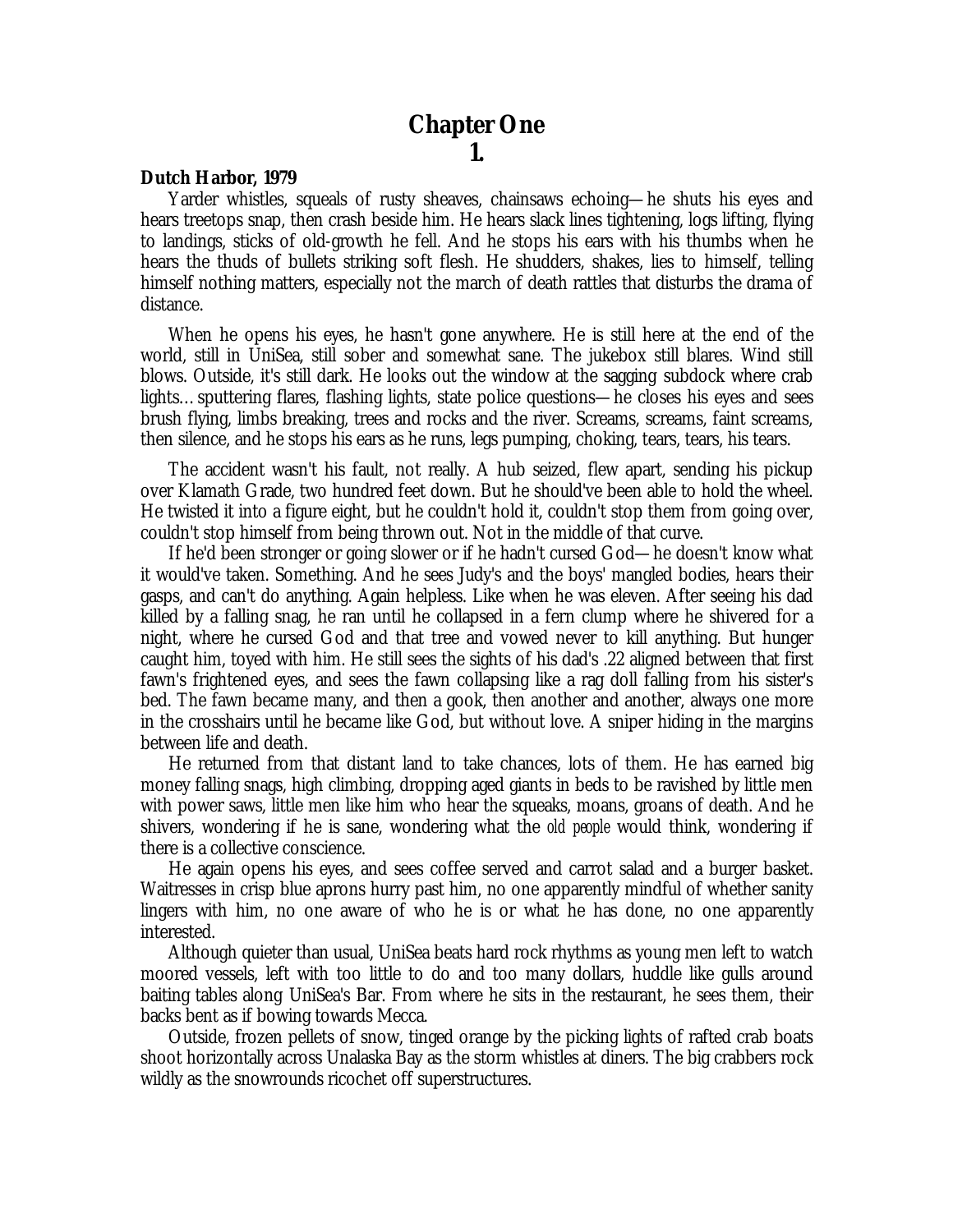Here, where the world ends, he is just another pair of rubber boots darkened by distance, just another number assigned by ADF&G. Usually, even he forgets who he is.

Peggy brings another pot of coffee, pours the first cup, then sets the pot beside him. "Turkey?"

He forgot— despite having heard the Armed Forces broadcast of the Lions beating the Bears— today is Thanksgiving. He looks around. The Inn remains nearly deserted. Construction crews are still working, their overtime being their reward for falling behind schedule on both the A.P.L. dock and the bridge between Amaknak and Unalaska Islands. Crabbers are between openings, their crews in Seattle or Ballard or Timbuktu. Canneries are manned by maintenance mechanics. And he would like to be in a stand of old-growth fir. Three hundred footers. Twelve hundred years old. Fourteen, sixteen feet across. Here, the twenty-seven trees that are old-growth are less than twenty-seven feet tall. If he fell them, he'd run himself out of town.

"Jay, are you ready for turkey dinner?… Turkeys are now ready. Today's special."

"Sure, that'll be fine… white meat… and Peggy, you're still the prettiest girl in Unalaska." He arrived an hour ago, summoned as it were by Little Sarah, who called on the CB, asking him to meet her here. She lives in an abandoned bunker and survives, he's been told, on the barest essentials. He knows her only by reputation: she claims to sell the finest coke on the island. He's never been one of her customers, and he doesn't know why she called, but she did his crewmember a favor last summer, maybe saved Walt's life.

Peggy blushes for longer than he would've expected before hurrying to get his salad. Beckie, the waitress working the lower level, watches her last two customers leave before coming upstairs to sit in the chair Peggy vacated. She smiles businesslike at Jay, lights a cigarette, and seems to forget he's there, one table behind the employees'.

Peggy serves his salad, joins Becky, and also seems to forget him as she and Becky talk about their boyfriends.

Customers enter the lower level, and Becky hurries to attend them. Peggy steps into the kitchen. And as if a whiff of smoke, Little Sarah drifts in from the bar and lingers across the table from him. Her protection, necessary in her business, is her chameleon-like personality; her strongest weapon is the meek smile she shows him.

Her appearance surprises him: he finds himself staring not at her zit-covered face, nor at her stringy hair, but at the space that had been empty. And not knowing what else to do, he asks, "How's your Thanksgiving been?"

"Not good." She stuffs crackers into her pockets. "Can you loan me fifty bucks. I'll pay you back tomorrow. Davy will give me fifty tonight."

"Sure, but— " Considering the nature of her business, he's surprised a second time. "Have you eaten?"

She says nothing, but when Peggy returns from the kitchen, he orders another turkey dinner. Sarah smiles at Peggy, and says, "And a pot of tea."

He doesn't know drug etiquette so he asks, "Business slow?"

"There's a narc in town who knows I deal." She stuffs the last package of crackers from his table's basket into her pockets. "I need to get outta town."

He pulls three twenties from his wallet, tosses them across the table, then says, "Pay me when you can. I'm still catching a few crabs." It takes too much effort for him to tell her that when the big boats fishing blue kingcrab near the Pribilofs offload, their accidental catch of large red kingcrabs are thrown overboard alive. Although the Bering is closed for reds, the Dutch Harbor district remains open, and those large reds, after being tanked for a week, tend to climb in the first baited pot they come to— his— making them now legally caught.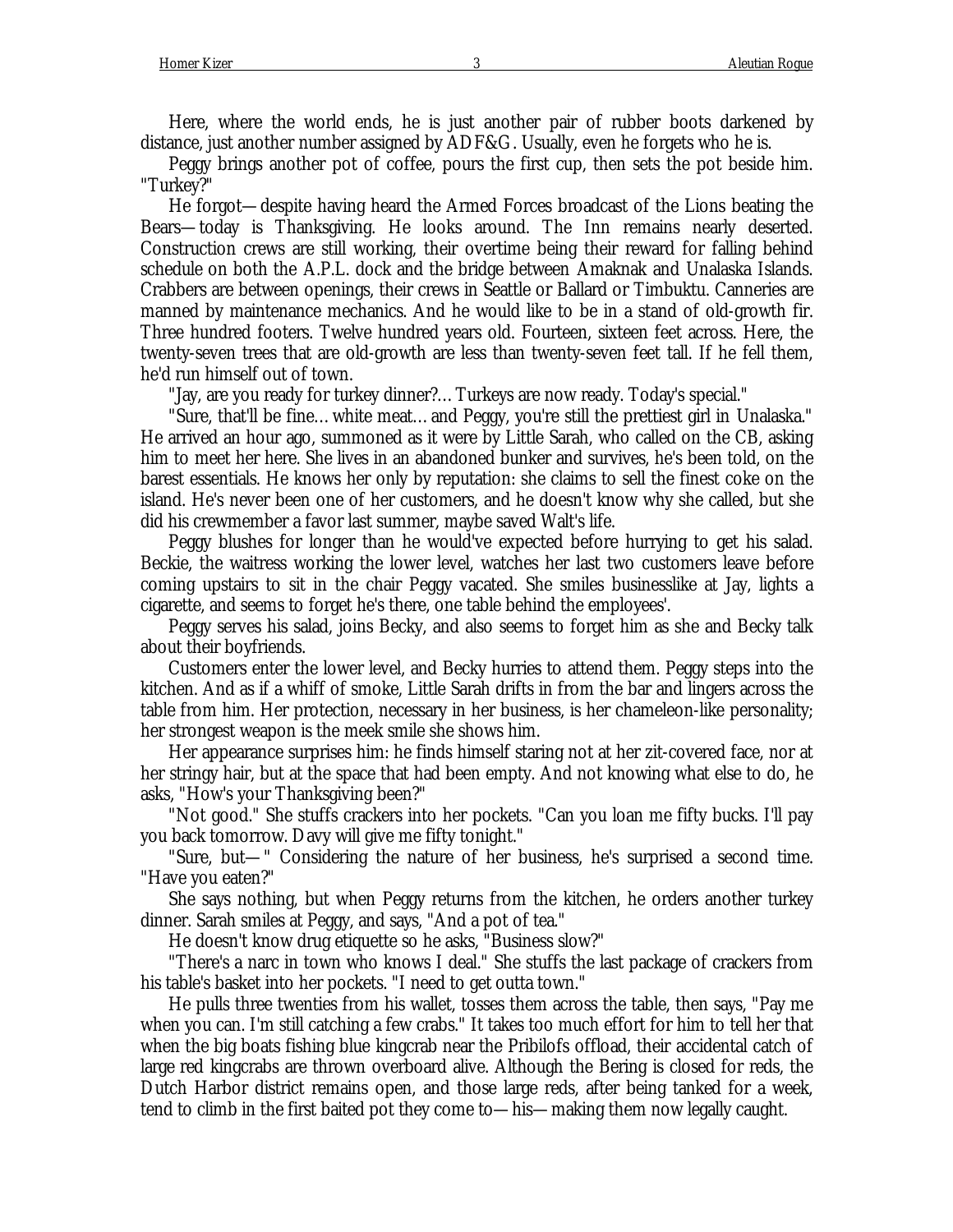She palms the bills as Peggy brings her salad, then eats hastily. But she hasn't finished when the APL dock crew enters. Whooping, whistling at Peggy and Becky, welders and laborers, crane operators and foremen jostle past each other and fan out, two or three to a table. Figuring this will be his last chance to talk, he leans over his plate and says, "Thought there might be a narc on the island. The other night in the can here, a fellow asked me for speed. Locals would know better."

Sarah waits until Peggy picks up her empty plate before replying: "He grilled me. Told him I didn't know nothing. That only pissed him off." She pauses as a pair of laborers approach. Both exchange whispered banter with her.

He has seen the laborers around, and he resents the one asking to see Sarah alone. But before he can say anything, he hears Sarah saying, "I can't supply tonight." Her words are like throwing cold water on a dog fight. The banter stops. And he sees the contempt they have for her as the pair withdraw to a table on the lower level.

She nods to him, then seems to melt into the room.

He again catches himself staring at empty space. What did she really want? He knows it had to be more than the money. Was it his help getting off the island? His boat is small, but large enough he could make a trip north this time of year; he wouldn't want to. Besides, he is still making a thousand dollars a day for about four hours of work. Subtracting his overhead, he makes two hundred an hour, not bad for an investment of forty thousand. And he doesn't mind what he's doing.

He orders a piece of pumpkin pie, which ought to come with the dinner but doesn't, and he pecks at it as he wonders if she really expected him to take her north. He certainly has no intention of volunteering to get the shit beat out of him and his boat for a week. What did she think she could offer that might induce him to make a trip North? He has no idea. He doesn't need anything that badly.

Whenever he tries to think about anything other than what did she really want, his mind seems stuck in neutral, jammed between gears. At least that's better than remembering. So he continues to peck at his pie, which doesn't compare with Judy's or his mom's. The pie tastes like pumpkin, but it isn't right. There's an imitation under-taste or aftertaste that denies it homemade status.

He's still pecking at the pie when he hears a throat cleared. He looks up to see a new female face, wanting attention.

"My friend in the bar said you might be able to help me."

He doesn't recognize her. Another cannery rat, he imagines, fresh in from Spokane or wherever the companies find them. He looks past her at the gale that rocks the crabbers, and he hears heated arguments in both Norwegian and English expelled from the bar. Punches are rarely ever thrown, but city police are always near by. It's the boats that take the beatings.

"Excuse me, but can you help?"

She is pretty in a cute sense. Pert nose. Gray eyes. Twin ponytails. Freckles. Definitely not from here. Dutch Harbor hasn't seen enough sun this fall and early winter for even a redhead to maintain freckles.

"I don't know if I can." He wonders who her friend is. It had better not be Sarah. "What am I supposed to do for you?"

She pulls out the chair where Sarah had sat, notices the pot of tea, and asks, "May I?" as she pours without waiting for a response.

If he had any interest in her, he just lost it as he returns his attention to the storm. Wind howls and drives snow-rounds past the windows as it pushes against the building. Little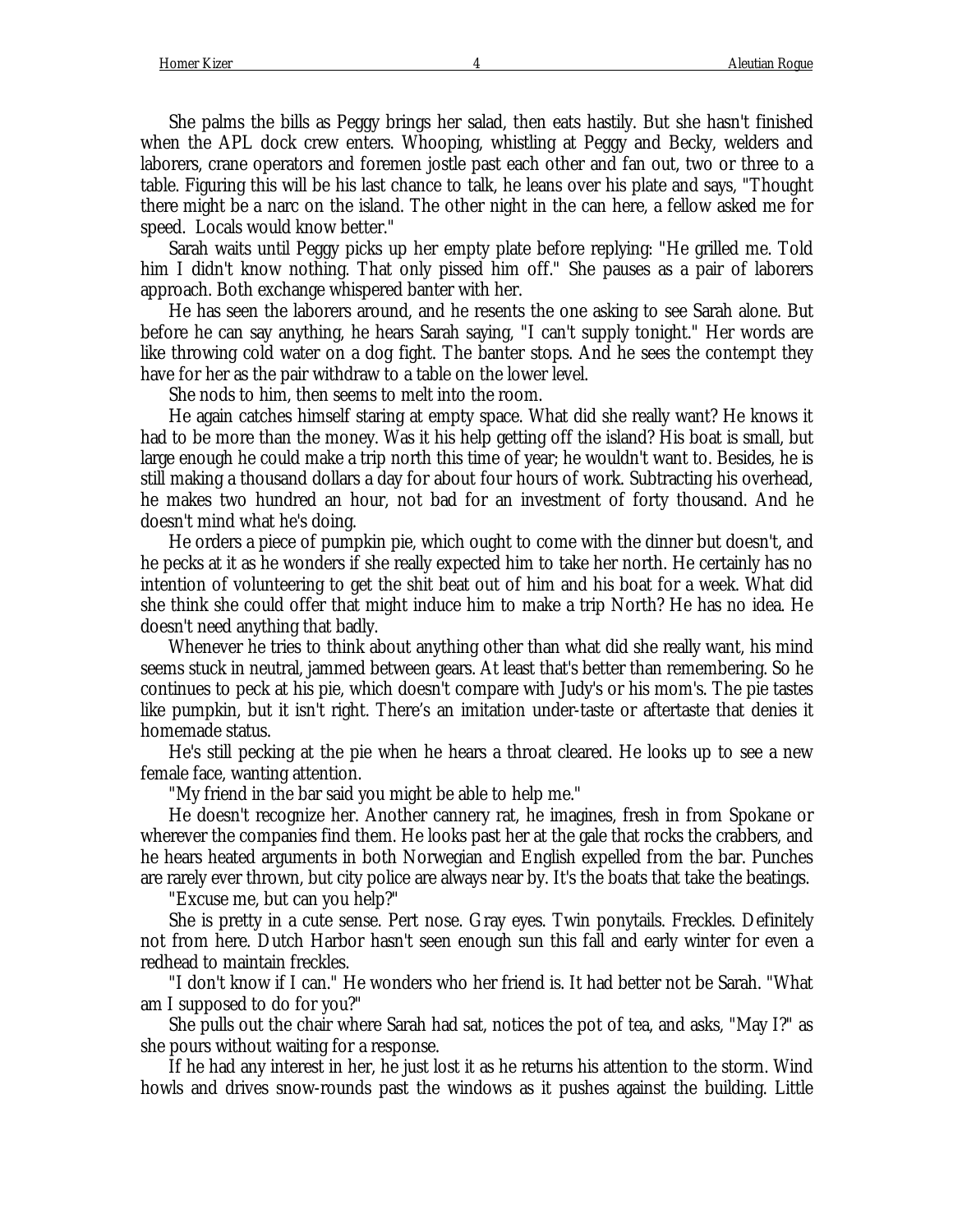whistling whiffs of wind sneak through the door and linger in the entryway until the inner doors open, then they rush inside where they rustle papers and open menus.

"Excuse me, but you aren't listening. How can you help me if you won't listen to me?"

He looks at her: "Don't know that I can."

"Is that all you can say?" She has finished her tea and now fills her cup with coffee from the insulated pot left on his table. "I really need your help. They promised me. Some arrangements. Reeves wouldn't even sell me a ticket. The most they offered was a place on tomorrow's Standby List. And for that the Coast Guard ferried me here. That doesn't make sense."

"You're right, it doesn't." And he goes back to looking at the storm and wondering why she has him confused with someone else.

A dozen crabbers, each with their pumps running, are moored to the rotted subdock. Their picking lights burn, coloring the boats, the dock, the smoking bay and the snowrounds an eerie orange-pink. A surreal seascape. The dock is the last glowing reminder of America's fiery war against Japan. And he, like each of the crabbers, is dependent upon Japanese buyers.

"You need to learn to listen to people. You haven't heard a word I've said."

Again he looks at her, not knowing what is expected from him and really not much caring: "Have you had dinner? It's Thanksgiving. You ought to at least have some turkey."

"Are you for real? I'm trying to tell you my life's story, and you think I want a piece of turkey. I don't think you can help me at all." She starts to push her chair away, them seems to see his piece of pie for the first time. She hesitates before saying, "Yes, you can buy me dinner. I'll accept that."

He catches Peggy's attention, points to his guest and says, "Another turkey plate." And while he looks Peggy's direction, he sees flashlights probing the darkness at water's edge. More lights are brought. Six, seven big lights. Then a pickup maneuvers around the edge of the building, and its headlights flood the area between the restaurant and bay. What's happening, he wonders. He's curious, but right now he has his own problems.

To his uninvited guest, he says, "I'm listening, go ahead."

"Well, no room for me is an all too familiar refrain. I took this observer job to escape my apartment, and its ghosts. Boy, escape I did. Even from hearing English spoken. Other than the captain, no one aboard the trawler understood English. You know what that's like, being around people who have no idea what you're saying. I could hardly stand it— "

Interrupting, he says, "I bet it was tough." He tries to see what's happening outside without being too obvious.

"Well, maybe I needed that 'cause that bastard used me, and the bad part is I knew it all the time. That's what really ticks me off. Hell, my grades are down a point. I should've graduated this year, but I had to get away. And now I'm stuck here, and can't even get home." She should know this: "Are you married?"

He wonders who in the bar dislikes him; who told her that he might be able to help. If he knew, he'd make sure he or she received just rewards. "How long have you been stuck here?"

"You really don't listen. I told you, since two o'clock."

He thought she might have a real problem… well, she does, but it isn't being stuck in Dutch Harbor.

"What is it, you need a place to stay for the night? And no, I'm not married. Should I be?"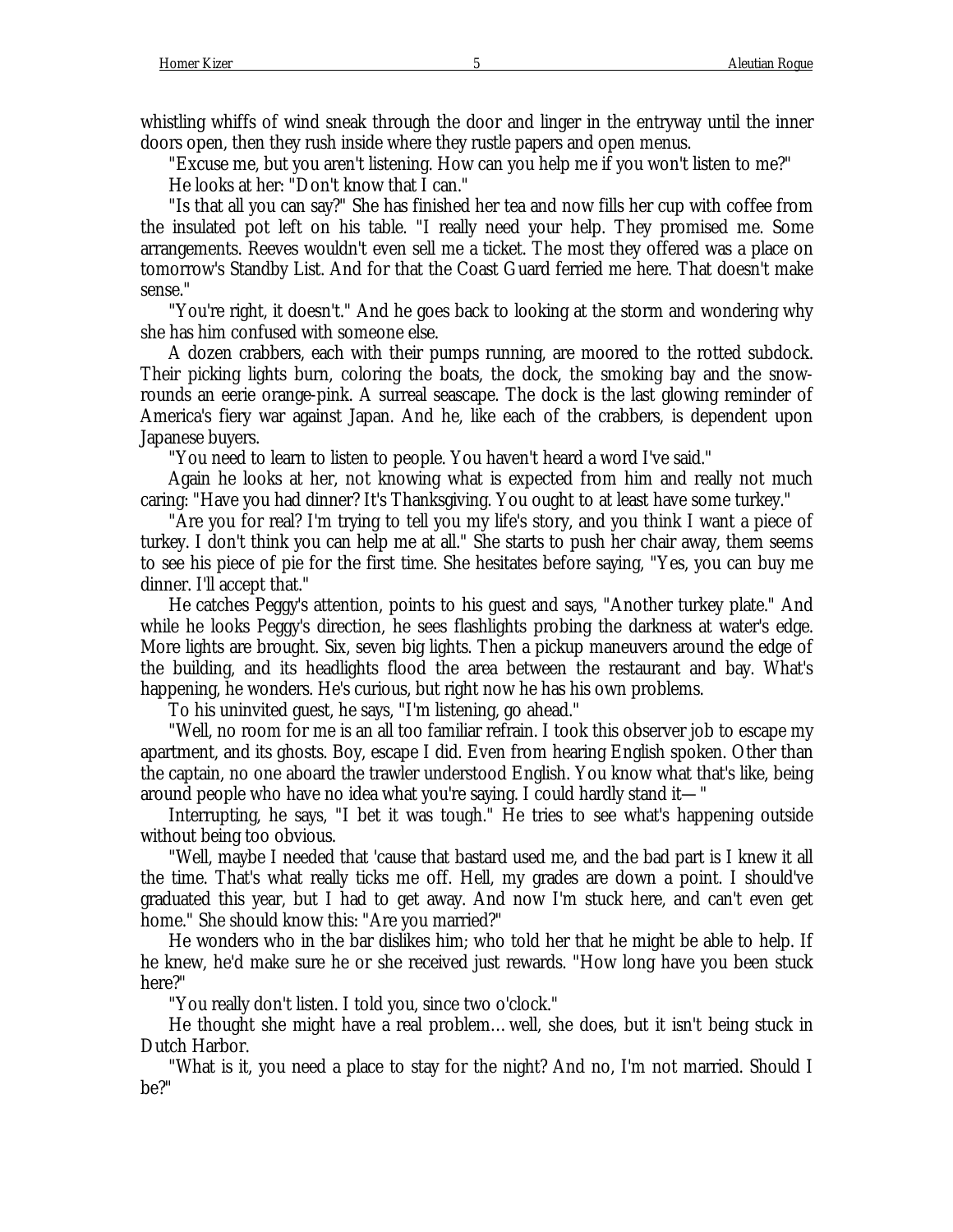"Yes… is that too much to ask? someplace for the night. A fellow in the bar said I could spend the night in a crab pot, but… have you ever been married? You look like you have been."

"And the Inn here is full?" Now things are making a little more sense. He just wishes he could see what's happening outside. Maybe he ought to get his coat and go look.

"I've told you that three times. I wish you'd pay more attention when you listen— and answer me when I ask a question."

A Fish & Game trooper and a Unalaska City policeman push through the cluster of flashlights. Something is up, something he needs to stay out of. And when the flashlights part he sees a body, minus its shirt, lying on the beach— a white arm is raised, then dropped as if the person is unconscious. Or dead. He wonders if a drunk fell through the subdock. But why no shirt?

She sets most of the turkey aside and eats the dressing and gravy, cranberry sauce and sweet potatoes.

He notices and asks, "Something wrong with the meat?"

"No. It's dry, and I'm really not a meat eater. I was vegetarian until I took the observer job. But I don't like rotten cabbage and that was about the only thing vegetable on the menu so I started eating a little meat again, but I can't eat this, not a pen raised bird that has been shot full of chemicals." She pauses to catch her breath, then again asks, "What happened to your wife?"

Reaching across with his fork, he says, "Then I'll eat it. I haven't had my daily quota of fake food yet." With his mouth partially full, between chews, almost as if the words unconsciously fall from his mouth as crumbs, he adds, "A front hub locked up, sent the pickup over the bank, into the Siletz River," his voice fading a little more with each word as if denying what he says.

"Oh, how horrible and how can you eat that?" Horror passes across her face. But she quickly recovers, and says, "I suppose it won't hurt you if you're used to eating it. Now, like I was saying, that bastard at Reeves was going to let my samples freeze, and then you should have seen the airport manager when the postal inspector came. Boy did the inspector ever get after him, and do you know what happened?" She waits for him to ask.

He knows both Don, Reeves manager, and Chief, the airport manager, an Aleut the age his dad would've been. Everybody in town is mad at Don because of Reeves restricted schedule, sneaking a plane in whenever weather allows, causing a backup of passengers trying to get out. But he doesn't really care what the postal inspector said— the post office has delivered wet mail since he has been here so its relevancy in his life isn't great. Nevertheless, if he doesn't respond she'll again accuse him of not listening, not that he really cares what she says.

"No, what happened?" There, he officially bit, which should make her happy. He's listening.

"Well, they threw a mail bag out onto the wet pavement, and the inspector became very angry. He found the station manager and insisted he go look at the bag lying in the rain. So the manager, he went and looked. And the inspector really got after him, and all he could do was look up into the sky, right into the rain, then say, 'It's raining, an act of God.' Then he went back inside. Can you imagine that? He didn't even pickup the mail bag. He just walked off."

That, to him, sounds like Chief— and good for Chief. The reason they receive wet mail is the split bow in the skiff the Post Office uses to ferry mail bags across the channel. The skiff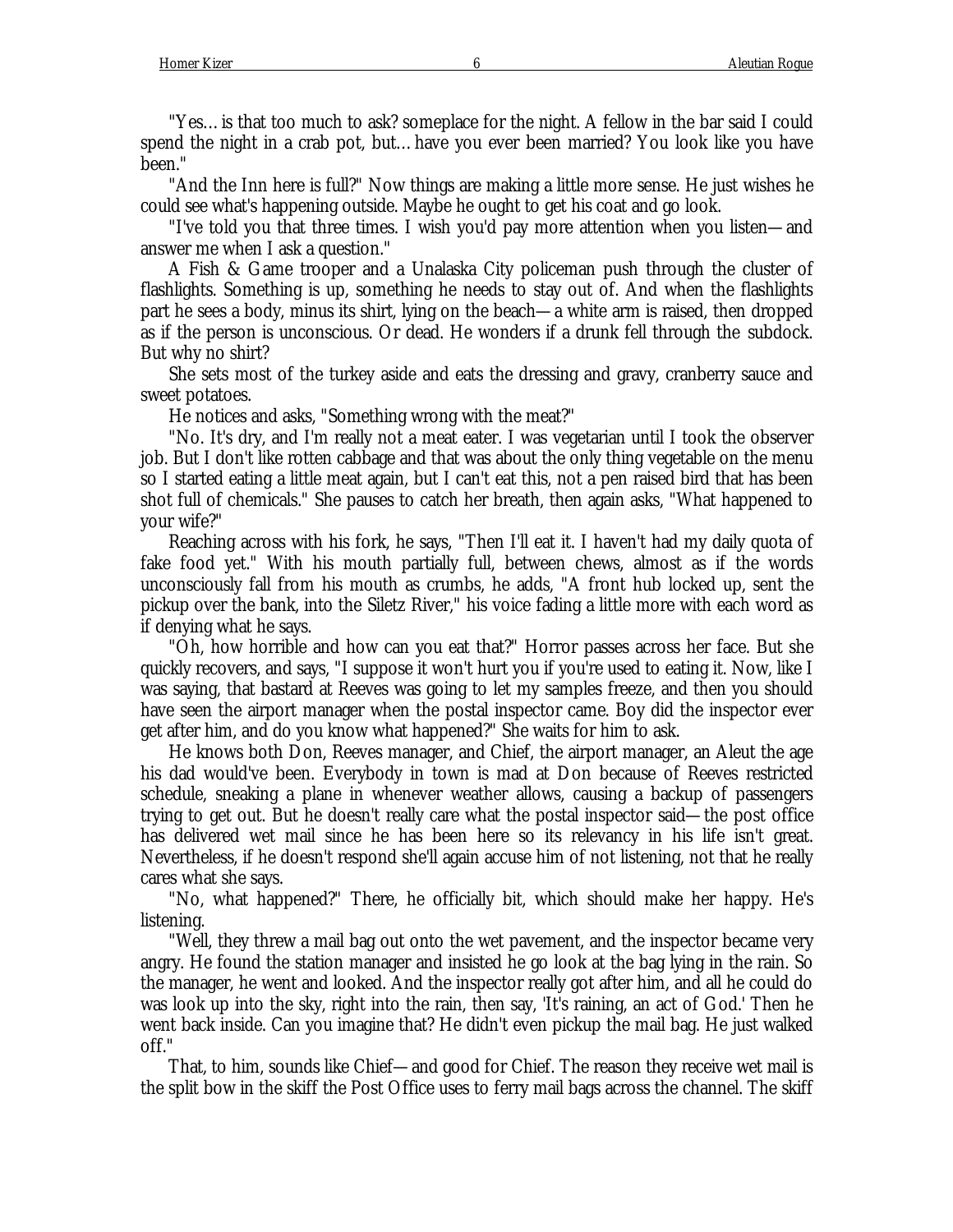barely floats; it's always half full of water. And the bags of mail float around in the skiff during their crossing. But the bridge, whenever its done, should solve that problem.

"So you have some sort of samples?" He really hates to ask a question that might encourage her to talk; he really does want to know who sicced her on him.

"I told you that— and I'm sorry about your wife… .I've been working as an observer, you know, where foreign boats fishing in American waters have somebody on board to make sure they catch the right species."

"Yeah, I know the program. That's where the foreign boat pays and we think we can't afford one on every boat."

She sits up straight, and now smiling as if she just won a jackpot, she says, "You sound like you have strong feelings about the program."

"I suppose. We're afraid of angering a bunch of cheats so we won't put observers aboard every foreign boat."

Interested in what he says, she asks, "Do you know about underlogging?" as if underlogging is not common knowledge.

"Yeah, and the logging of cod for pollock and of juvenile halibut as flounder. I've seen it."

"Have you reported it?" She seems as eager as a puppy.

He was convinced quite a while ago that she was a fruitcake. What he doesn't know right now is whether she's harmless.

"No, I haven't."

"Well, why don't you become an observer. We really need them, and it pays a thousand bucks for a two month tour."

"I make that every day I fish— "

"Really, that much? How big is your boat?"

The one thing he's certain is that she isn't the narc on the island. Nobody can fake what she does, and he isn't real sure what it is that she does. "I have a little boat."

"How little? I should know this if I'm going to spend the night on it."

"Forty-three feet." And he's thinking about spending the night in the Elbow Room, across the channel.

"You make more than a thousand a day on a boat that small?"

"I do much better when I longline, but I don't want to try and impress you. You might think that I'm trying to come onto you, and neither of us wants that, right?"

A wave of surprise passes over her as if she hadn't considered what might happen. And he wonders how she made it into college, let alone being nearly ready to graduate. He suspects she is bright enough in her field, possibly even brilliant, but outside of her field, he isn't certain she possesses the intelligence of a seventh grader. And he knows why she was sent his way. He won't take advantage of her, not that he shouldn't for her sake.

After apparently weighing possibilities, she asks, "Where's your boat?"

Pointing to the end of the submarine dock, he says, "On the far side of that green crabber."

She looks where he points, but sees only blowing snow and bouncing crabbers, their picking lights rolling back and forth in inverted arcs. Then looking back at him, she asks, "Have you ever noticed how, at the edges, society sort of breaks down? All of the rules are off."

This he doesn't expect from her. He thought he had her figured out. "Like in taboos?"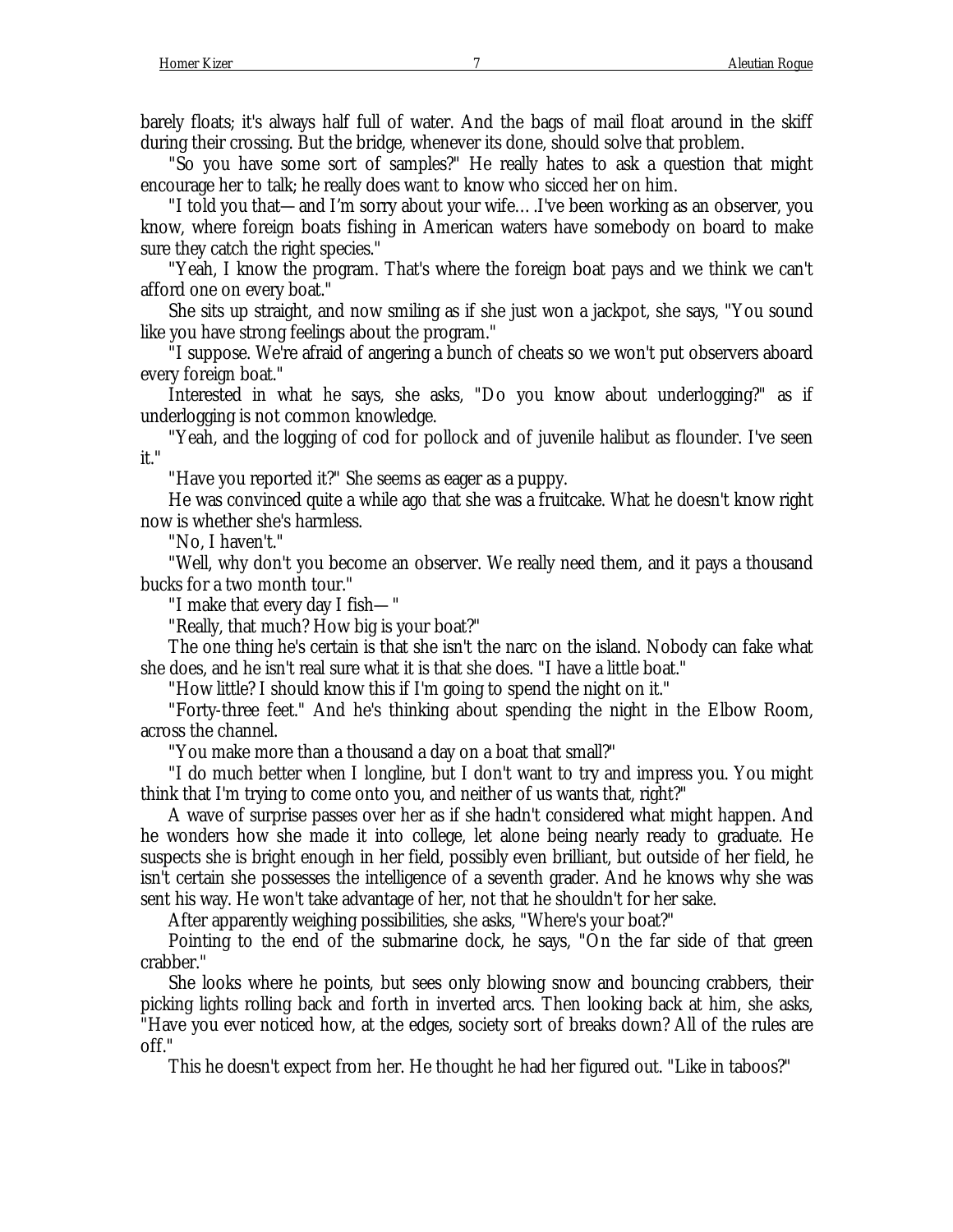She swirls her coffee in her cup, then says, "You see where two cultures meet, Tlingit-Aleut, European-Native, even Allies-Axis in World War Two, a frontier forms where tradition no longer matters… you are Native, aren't you?"

He has to think about that. Windows rattle as a particularly strong gust blasts them with snow pellets.

There aren't any full-blooded Rogues left, at least not at Siletz. After Phil Sheridan worked his magic there on the Sixes River, it was only a matter of time before Rogues were rounded up and planted, like corn, on some reservation. The War Against Slavery delayed things a bit, as did Sioux bullets. But eventually, his grandparents were encouraged to settle with renegade Umatillas on Depot Charlie's holdings at Siletz.

He doesn't know what he is. In him, there's some Chandler, English pioneers who came to Oregon by covered wagon, then took a timber lease on Little Euchre Mountain. There's Keipers, from a Dutch log buyer from San Francisco. There's Catfish, from a Umatilla grandmother. There might still be twenty-five percent Rogue. Only, when he was growing up a boy was encouraged to forget his "wild" ancestry. He was, like seedling rootstock grafted over to a known apple variety, expected to take his identity from whatever European blood he might have. Now she's asking about his roots, and he doesn't have an answer. His roots have yet to bear fruit… maybe they have, the reason he's here at the end of the world.

"Did you," he asks, "see what happened out there?" He points to the flashlights that still probe the water's edge. He assumes the person has been taken to the clinic— Dutch Harbor doesn't have a hospital— and that the rumor mill will identify whomever before morning. "It looks like somebody fell in."

She twists to look, asking over her shoulder, "What happened?" She now turns completely around in her chair. "Where did you say your boat is?"

"You can just see her mast on the other side of the *Judi B*, that green crabber" He waits to catch Peggy's attention, then motions for the waitress to come over. When she does, he asks, "Do you know what happened outside?"

She shakes her head no, then says, "Let me go ask the cook. He was out there a little bit ago, the reason why orders are backed up."

Peggy steps into the kitchen. When she does, his fruitcake guest again asks her question, "Well, are you Native?"

"What does it look like to you?"

"I think you are— because of the way you won't listen to anybody— and you won't give me a straight answer."

He finds himself wishing she would've fallen in instead of whomever: "Is that a Native trait, not giving straight answers to people whose word is good for about as long as you can see their breath? Huh?"

"No, of course not, and that's not what I meant."

"But that is what you said. You see the problem. You utter sound without meaning. To me, words have meaning."

Peggy returns: "Looks like something happened to Davy Godell. He must have fallen through the dock and hit his head. At any rate, he's no more." Her words are as matter-of-fact as is her removal of his guest's dinner plate.

Horror again appears on his guest's face as she seems to take Davy's drowning personally. His concern, though, is that Sarah was to meet Davy tonight. He's not worried about the money— one good crab. Rather, he wonders how she is involved, and will his meeting with her somehow involve him? Davy, who lived on Strawberry Hill, had no business being out on the subdock. But if it looks like he accidently drowned, there probably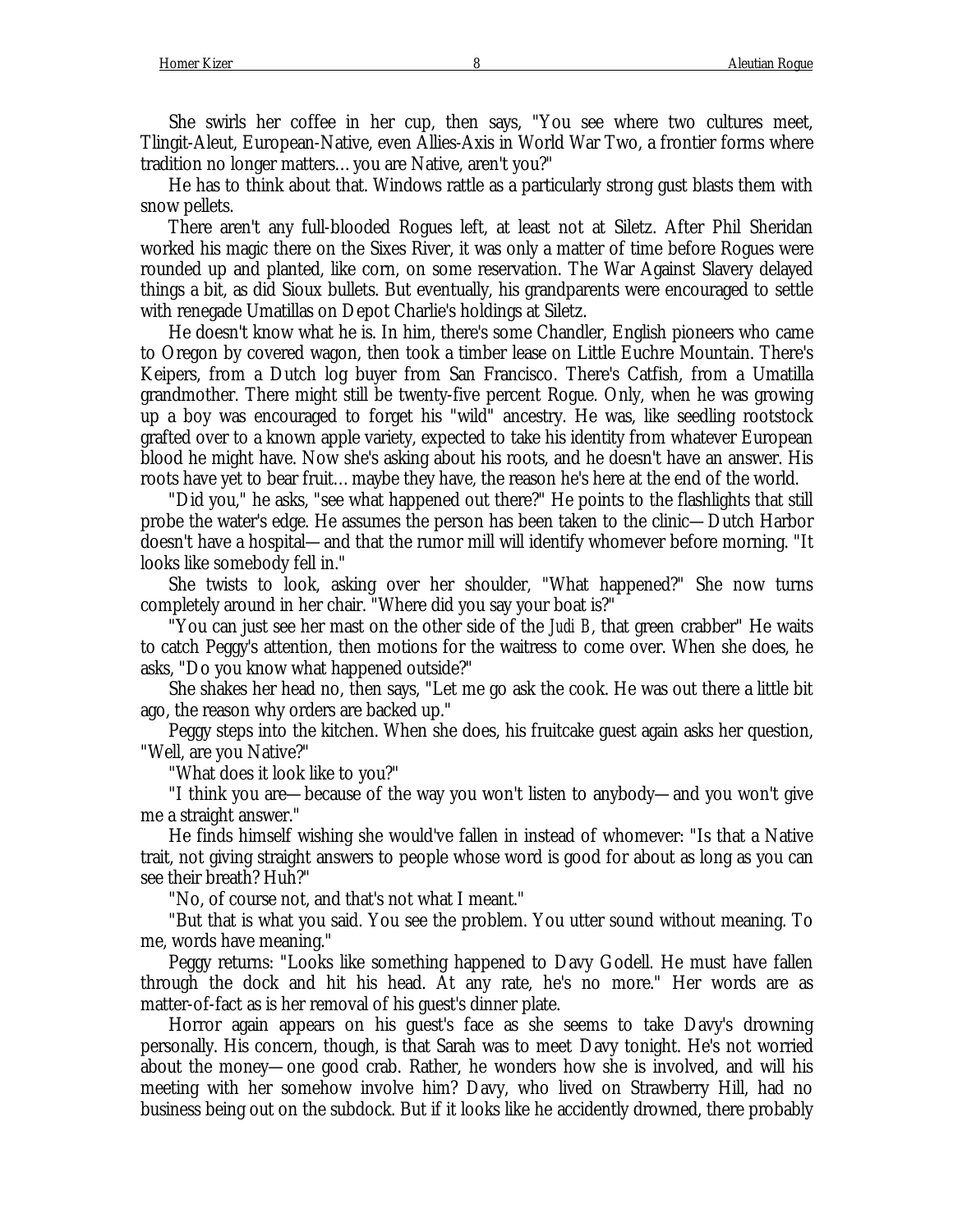won't be too many questions asked. For some reason, a little gnawing inside, like knowing when eyes are looking at him, he knows the death wasn't accidental.

It's becoming awkward for him to think of whatever-her-name-is as his guest when she really isn't. He doesn't know how to refer to her so he asks, "Your name? What should I call you?"

"Louise… my name is actually Anna, but I prefer Louise, which was my grandmother's name, and I think it's a pretty name, don't you?"

No, she hasn't changed, despite her observation about traditions breaking down; she's still a fruitcake albeit an apparently harmless one.

"Lake Louise is a pretty lake."

"There, see I knew you would agree." She stands and again looks out the window. "I still don't see your boat— but I'll get my parka."

Watching her leave as the waitresses clear adjoining tables, he picks up her bill, fishes a couple of dollars from his jeans pocket for a tip, then adds another dollar. He signs the bill and leaves it for Peggy. He really isn't ready to leave, but evidently she is— she seems to expect him to do her bidding.

In the entryway, Louise snaps the chinstrap of her military surplus cap. Snow-rounds shot inside from previous fannings of the door lie scattered across the floor. The wind mourns the trampled pellets as it leans against the glass. He doesn't look forward to facing its fury. Nevertheless, he takes her arm, pushes open the door, and is peppered by stinging pellets. Using his body to break the wind, he leads her towards the dry-stored king crab pots, each tipped on edge. Seven-bys, meaning the pots are seven feet by seven feet by three feet and weigh six hundred pounds apiece. Between the pots, drifts of spent pellets collect behind bundles of tanner boards. He pushes through the drifts, all the while sheltering her, all the while wondering what Davy was doing out in this blow. Why would Davy even be near the subdock? Why was Little Sarah expecting money from Davy? Her calling him coupled to her mentioning Davy seems too coincidental, and he again wonders why, exactly, did she ask him to meet her in UniSea.

His back to the blow, he points out a path across partial sheets of plywood and loose planks bridging holes in the subdock's decking. Snow-rounds slide across the sagging planking, polishing high spots, filling gullies. Swirled collections of rounds amass in eddies. Discarded pot bridles and short lengths of crab line, shoved along by the barrage, creep across the dock. And he steadies her as she leans backwards.

Davy must have washed up on shore, must have been seen by someone in the bar. He doubts anyone would have found him tangled in the dock's piling if he had fallen through tonight. He doubts anyone besides himself would be out in this blow.

Wind pushes him, and he slides along, hardly moving his feet, and everything seems fine until Louise sees the suspension bridge, such as it is.

He knows the jerry-rigged rope bridge spanning the thirty-foot gap doesn't look safe, but only two people have fallen from it. So though she screams, "I'm not crossing that," he tightens his arm around her shoulders and repeatedly says, "Everything'll be all right," as he urges her feet to feel their way along the bottom lines. The bridge is five lengths of three-quarters inch nylon line, three to walk on and one on each side; so as he coaxes and the wind pushes, she stumbles but doesn't slip.

Along with wood line spools, an empty oil drum rolls over the planking. It rolls in a half circle, then hides behind its end. But it is soon overpowered and sent spinning again, only to roll in another half circle, and another, and another until it falls off the end of the dock.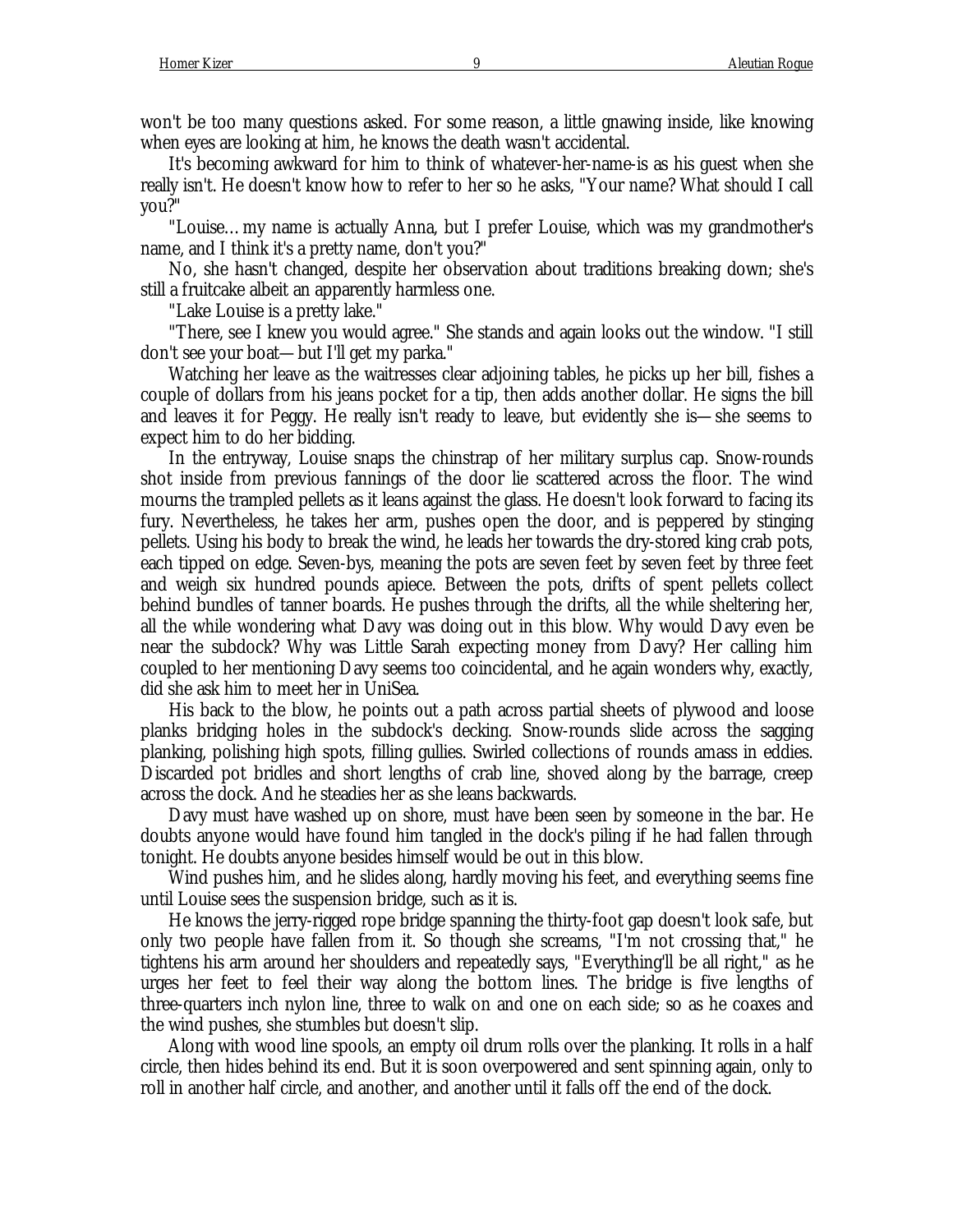He feels the wind push her as he, knees bent, his side to the blow, grabs the *Judi B's* fo'c'sle deck railing to keep from being blown into the bay. Helping her over the railing and down the ladder to the crabber's picking deck, where, as if alive, a drift of snow pellets crawls around and up the king hauler, he breathes easier. If Davy had tried to visit one of the crabbers tied to the subdock, it's certainly likely he was blown into the bay— and it would be hard to fall through the dock without bumping his head… he wonders if Davy had already fallen over before Sarah called him. Did she need an alibi? Possibly.

His boat, the *F/V Coyote*, tied to the outside of the *Judi B*, snaps her lines as he swings Louise onto her bow, then ducks under the stays and opens the aft wheelhouse door. A blast of warmth greets them, staggers her.

Bulwarks bang bulwarks. Good thing, he tells himself, he got here when he did. *Coyote* is no match for the *Judi B* in a belly bumping contest, and he quickly steps back outside, grabs a sixty inch buoy and drops it over the rail before the boats bang again. Three more buoys hold his stern off the *Judi B's* as he, shivering, reties the lines.

When he returns inside, he sees that she, making herself at home, has found the coffee pot, which has been warm far too long for him to drink the mud it holds. But she has poured herself a cup and offers one to him.

"No thanks. I'll make fresh." In his red rubber boots his feet are numb, but he still feels the dampened pitching of the moored longliner; he hears the muffled howling of the blow.

"Have you always fished?"

Why, he wonders, does she ask these questions that he can't answer. He remembers when he had a past, but he can't trust his memories, not any more. And he reaches to turn on the radio— Armed Forces' radio news, mostly about Iran, causes him to turn the radio back off. He can't resist: "Do you know why the people of Georgia ate ham today?"

"I've heard that twenty times today if I have heard it once, and I don't like it. I don't, don't like it. He's a good man, a fine man, and he's trying to do good, and what are you trying to do? You're not being helpful."

That's about all he can stand: "There's a couple bunks down there." He points to a cramped stairwell. "Take your choice. I'm going back to the Inn."

"What? You're not leaving me here alone!… I don't like tricks." She starts to pull her parka back on.

"You'll be fine, and I'll be back in an hour or so. I want to know a little more about what happened this evening." Not returning is tempting, but with this blow as hard as it is, he should be aboard.

"Okay— as long as you promise."

He isn't sure he should trust her not to touch things, but unless she unties a line, there isn't much damage she can do. And while a boat or a fishermen turns up missing ever so often, a dead body next to the subdock isn't a common occurrence and is certainly something worth investigating. "There's a bottle of salmonberry wine under the seat you're on. I don't think it has turned into vinegar yet."

"If it has, I'll use it to rinse my hair. Vinegar cuts soap scum really well."

Trying not to be too obvious, he shakes his head in continued disbelief: "There's shampoo in the shower— down in the head. Look around down there you'll find a towel that isn't too dirty. There's a clothes washer and dryer in the engine room, but let me use them. Okay?"

"I'd be happy to do your wash for you."

"Not necessary." He hopes her quirkiness isn't contagious. If he were like her, he'd hope somebody would drown him.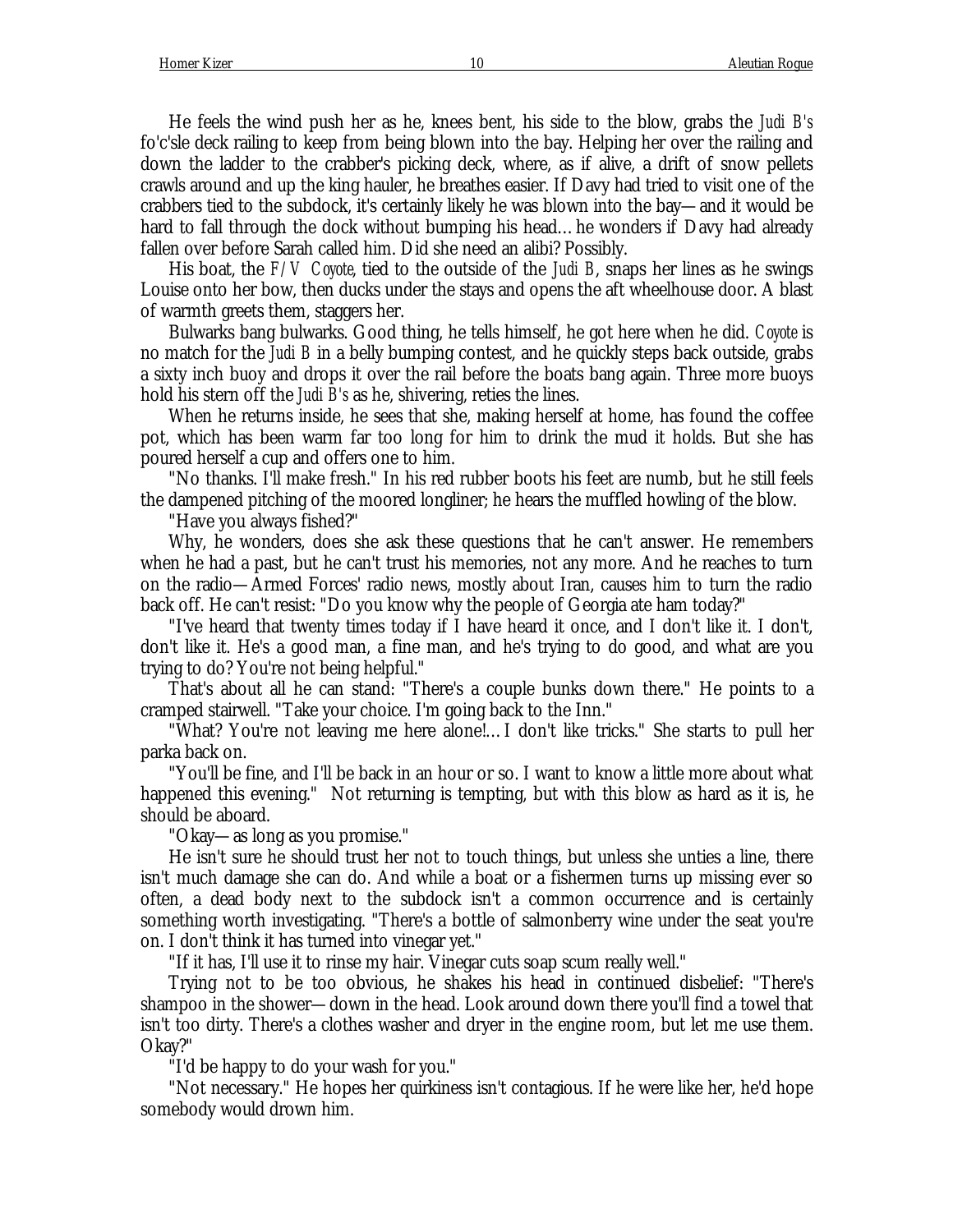"Do Natives not like help?" She cants her head as a sparrow might. "You never really said if you are Native— you are, aren't you?"

"I thought we settled that." He feels the wind pick up intensity: it's probably blowing one-sixty in front of Ballyhoo, a hundred knots here in the bay. Decks groan softly under the strain of lines tied to cleats as wind sucks sound from the bangs and thuds of rafted crabbers bumping, then bouncing apart.

"You still won't listen to me so how can we have settled anything. You don't respect my ideas, I can tell. I'm good at that, telling when someone doesn't respect me, and there is too much disrespect in the world. Everybody has to do something about disrespecting other people, you know what I mean?" Suddenly sitting up straight, she asks, "What was that?" when someone jumps from the *Judi B's* bulwarks onto the *Coyote's* forward deck, then loses balance and lands hard, probably face down.

"I better check." But before he does anything, he slides his hand along the edge of his bench seat, and grasps his stainless steel Smith as a diminutive knock keeps his attention on the starboard side wheelhouse door. "It's open."

Sarah slips in, explaining, "I can't go back to my bunker." She takes a deep breath, watches his face, then pulls her sweatshirt over her shoulders, baring her braless chest. Black and blue marks, now turning yellow, extend from her waist to her shoulders, around her ribs, across her back and down her upper arms. "They got Davy tonight, killed him, so I need a place to stay." Then tucking her sweatshirt back into her jeans, she speaks with more strength than he imagined she possessed, "My thighs look the same. They were waiting for me in my bunker right after I pissed the narc off."

"Go slow." Motioning towards Louise, who sits behind his chart table with her mouth open as if she has just suffered a stroke, he says, "She tells me I don't listen very good so you will have to take this step by step, and give me all of the details."

"Have you been to a doctor? You need to go because you could have a ruptured intestine and that will kill you," Louise says, miraculously recovering from whatever was wrong.

"Who did that?" he indicates Sarah's ribs. "The narc?"

"Or someone afraid I'd talk to him." A couple of steps inside the wheelhouse, she squats as if relieving herself even though there is a jump seat beside the radar screen as well as the swiveling seat behind the wheel where she could sit. "Didn't go to the clinic, but don't think there're any broken ribs. They wanted to hurt me and they did."

"I have two bunks below. Louise, here," he motions towards her, "already has claim on one. The other is still open for tonight." The weather is barely fit for a seal. He wouldn't send anyone away despite his concern about her being a dealer.

"I need a gun," Sarah says as she notices the little, stainless steel Smith he still holds.

"How about a plane ticket instead?"

"The airport's being watched. I was hoping you might… " her voice again fades silent.

What he feared, she wants him to ferry her to probably anywhere off the island, which means risking the *Coyote* for what, to attract the attention of a narc, the last thing he needs." Do they have a warrant?"

"Maybe by now… no." Her eyes lowered; she seems to study a blemish in the deck. "This really isn't about… " again her voice fades away.

"You have to help her. You can't let them get her." Standing, Louise appears unsure of whether to go to Sarah. "She needs medical attention and if she can't get it here then you have to take her where she can get it 'cause she has to have it."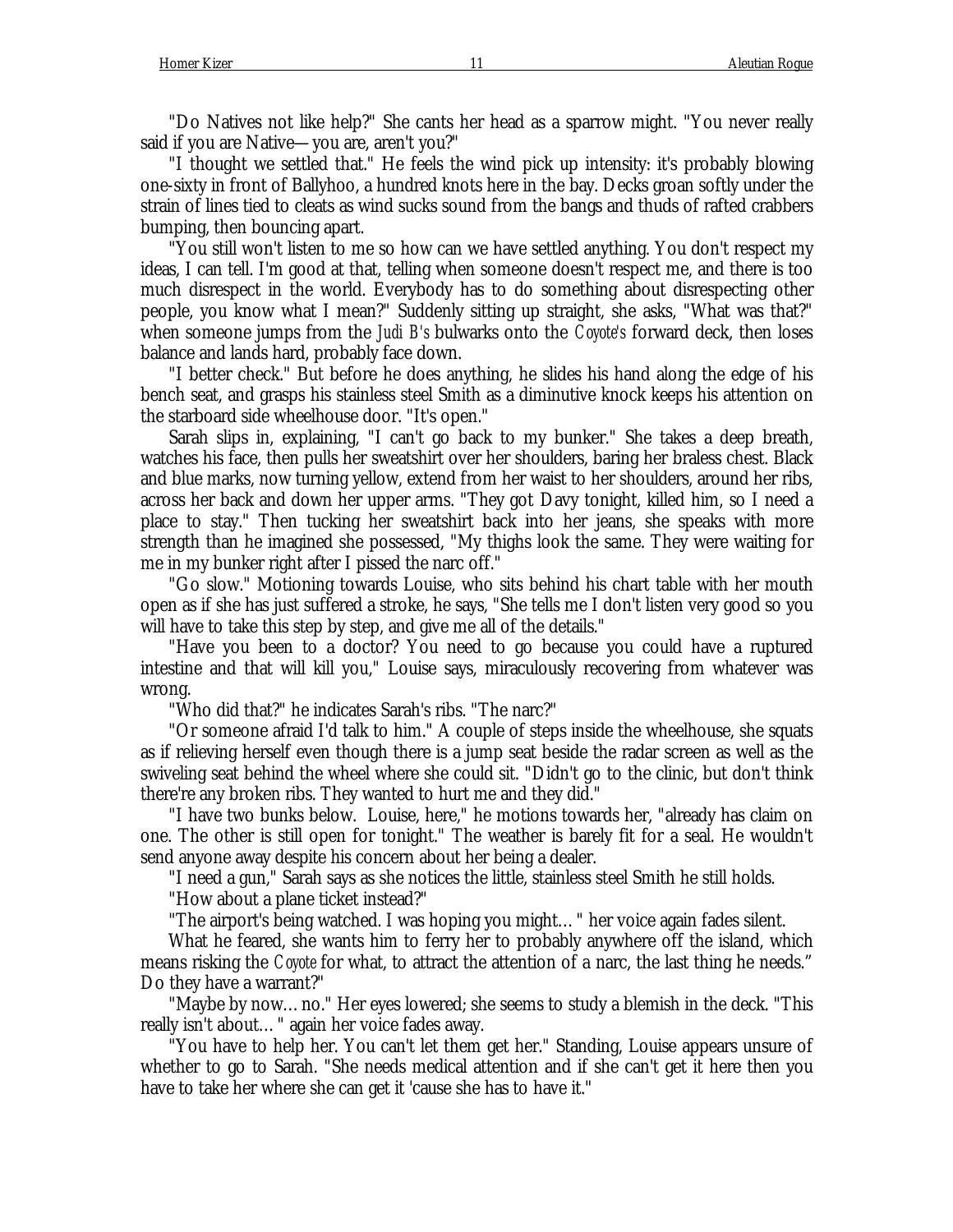He knows Sarah is not telling him everything, or even what's most important, especially considering Davy will by now be lying in a body bag at the airport, probably in the cooler with the waxed cardboard boxes of frozen, blue king crab waiting to be shipped to finer restaurants throughout the Lower Forty-Eight, their legs two feet and more in length. "*Northfjord's* leaving for Kodiak in the morning. You should be able to catch a ride on the crabber. They're a lot bigger boat than the *Coyote*."

"Who do I see?" Sarah, still squatting, looks up. Her eyes meet his. "I really need off this island."

"I'll take you over, introduce you." If the storm were any less fierce, he would run the *Coyote* around to the fuel dock rather than walk over Strawberry Hill, where the wind will be strong enough that if he holds the tails of his raincoat, he will likely become a human hang-glider.

"I don't know anybody in Kodiak."

"You know how to read a gram scale— there's a lab, does contract research, a friend of mine. He can put you to work, keep you outta sight for a while. I'll have him meet you in town." Spending time at Blue Fox Bay will keep her out of trouble: she will have no customers there unless she addicts otters and sea lions, foxes or the occasional bear.

"The sooner I'm gone… " once again her voice fails.

Although he doesn't worry about anyone jumping her while he's along, he nevertheless pockets the Smith before slipping on a second, wool halibut shirt. "If I'm not back in a little bit, Louise, don't worry. It takes awhile to get across the island, then I want to stop at the Inn for a few minutes. So I figure I'll see you in the morning." He isn't sure how much of her he can handle tonight… the weight of the Model 60 in his pocket seems strangely comforting. He quit carrying the gun a couple of years ago, and when he did, he quit remembering why he carried it. But the drug scene is quickly burning away the fog that has hidden these islands most of this century. Like a sea lion in the presence of a killer whale, he must silently tread water, making no waves, if he is to remain invisible in the harsh light of drug enforcement agents and newspaper stories.

If anything, the storm is worse than before. He leans low into the wind as he feels his boots soles slip, sliding backwards, if he stands for even a moment. The wind pushes its chill through his Helly Hansen coat, through both heavy shirts and through him as if he were only space between quarks, the remains of atoms split by the wind and destroyed by the barrage of pithy snow pellets of antimatter as steel hulled crabbers bang against one another, their eerie orange picking lights rocking in wild arcs that form little domes of light unable to escape the blackness of the storm.

Sarah hangs on to his waist as he presses into the wind, his pants legs stretched tight against muscles bowed large as if upholding the world, numb from the cold. She hangs onto him as he inches across the gap bridged by the nylon lines, the wind making balancing nearly impossible— he understands how Davy could have fallen. It's all he can do to keep from being blown off as snow rounds pelt him, stinging cheeks, fingers, even his thighs. But he refuses to fall, becoming instead like a willow that bends but doesn't break as he sees himself in his mind bending but remaining firmly rooted, the image in his mind becoming reality as he now hurries towards UniSea and Margaret's Bay.

It takes forty minutes to hike over Strawberry Hill and to the Standard Oil dock where the *Northfjord* lies moored, awaiting the tide and for the wind to subside a little.

"Sure, we could use her in the galley," says Ted Childs, the crabber's skipper. "Our cook flew back to the old country yesterday, wanted to be there for the birth of his granddaughter. Said he'd be back for tanners."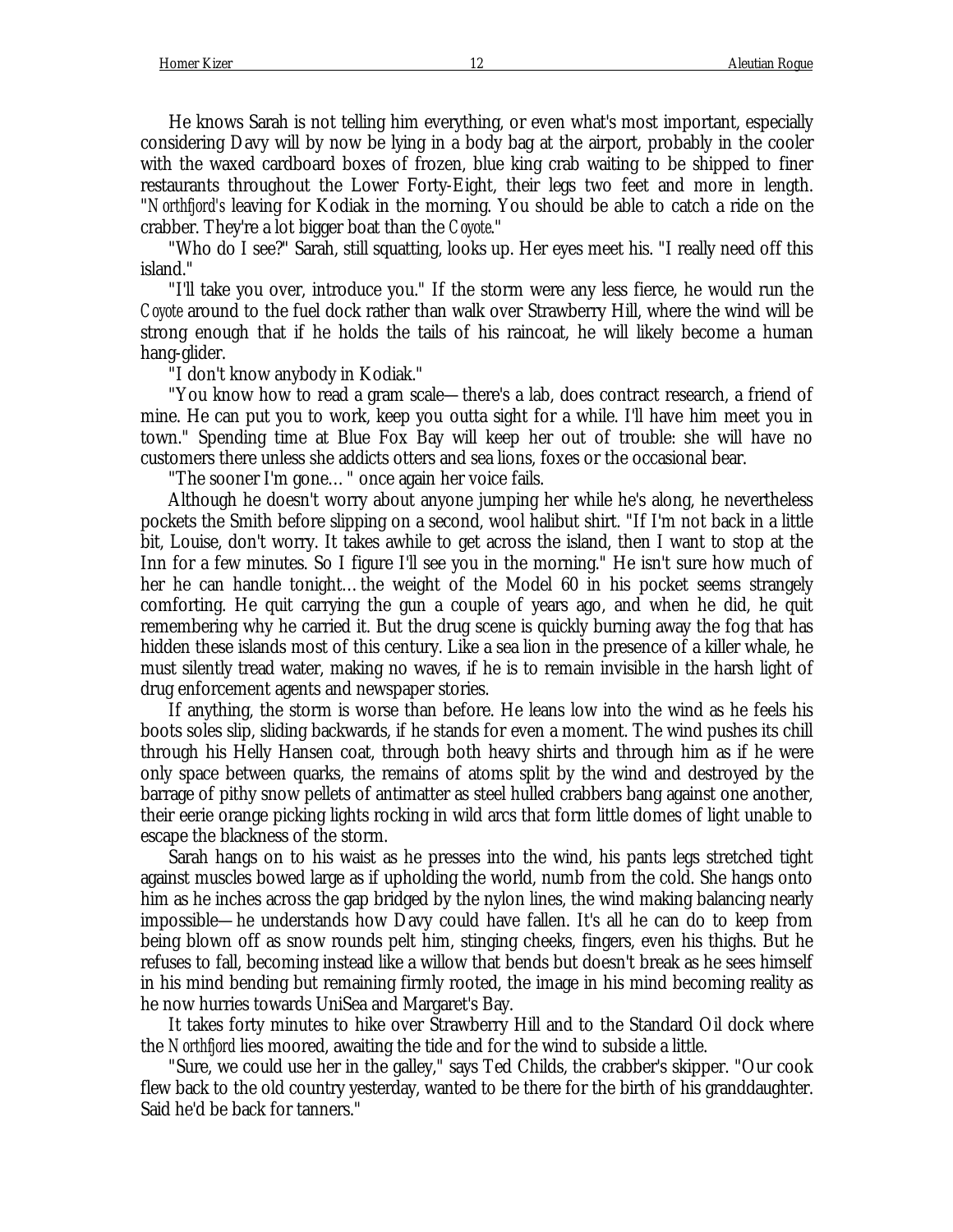"Thanks, Ted. Probably wouldn't hurt not advertising where she went. She's been roughed up pretty bad." He should tell Ted about Davy, but he doubts the skipper knows Godell, one of the cannery rats that stayed on to work maintenance for Pacific Pearl, just a face to most everyone on the island. He talked to Godell once when he had Pearl's millwright do some welding for him. The kid seemed decent enough. Young. Healthy. Maybe a little greedy. Another human being. Like Sarah. "Someone is out to do her serious harm."

"How come you're involved?" Ted offers him a coffee mug. "This is a little different role for you, isn't it? I know she deals." Ted pours himself another mugful as the wind rocks the crabber despite its size, pressing the crabber against groaning pilings, bending even farther under the dock the steel ladders hanging down, the crabber's steel bulwarks squawking like fenders rubbing against tires.

"Yeah, but she took Walt in when he tried to drink himself to death last year. Sat with him, talked to him, kept him from killing himself until he got his head straightened out.… You know Walt. He hears things in his head. It got too much for him last year. He heard stuff he didn't want to hear. So I guess I owe her something. Besides, I have that root-for-the-underdog mentality that sometimes gets me in trouble."

Scowling when he sips the mud in his mug, Ted says, "We'll take good care of her. After all, with my last year's crew, she was almost family though this is the first time I've been formally introduced to her… she made a helleva lot of money off them— they couldn't stay awake if they weren't high."

"I heard that's why you hired in Ballard for this season."

"Some truth in that."

There is nothing more he needs to say as he listens to the wind sort of swallow hard as if about to deliver a puff stronger than it has been blowing. He nods to Ted, then pulling his raincoat tight around him, he steps onto the lee-side companionway, grasps the cold rungs of the steel ladder and climbs, almost upside-down, back onto the fuel dock, feeling all the while like he should be the one going. Although there are no footsteps behind him, there are memories, still raw despite the weathering of the wind here, at the end of the world. And then there is Louise whatever-her-name-is aboard the *Coyote*, who is by herself more than enough reason to flee town.

Not wanting to return the way he came in case his meeting Sarah in UniSea attracted someone's attention, he leans into the wind and starts towards the airport, the wind purging the wheelhouse's used air from his lungs as he sees himself as a fox. In his mind, he is again a fox. Snow rounds sting his eyes as he hunts, head down, his senses fully alert. He skirts the puddles in front of Reeves terminal and gets pushed back by the wind that bends power poles as if they were fishing rods, wind that whistles through empty pillboxes, concrete domes where machine-gunners practiced repelling Japanese soldiers who practiced storming the pillboxes that guarded the wartime hospital complex, itself now dead windows and vacant skeletons of life that once ebbed and flowed like the tide, pushed high by the storm against the gravel beach, the surf booming as he slips around the point and towards the spur road to the dump where despite the fury, rats scurry from garbage pile to garbage pile. He sees the Cat parked in the weeds that will, tomorrow, push the piles into the surf, its white curl visible through the blackness.

Wind flows through him, wind and an urge to kill.

He is a fox; he feels the wind in his ruff. Tastes the blood. Hears the death rattles.

A rat scurries across the road. Then another. Another. Dozens. Everywhere. And he feels his boot squish a rat, then a second. He kicks a squirming trash bag. Rats and beer cans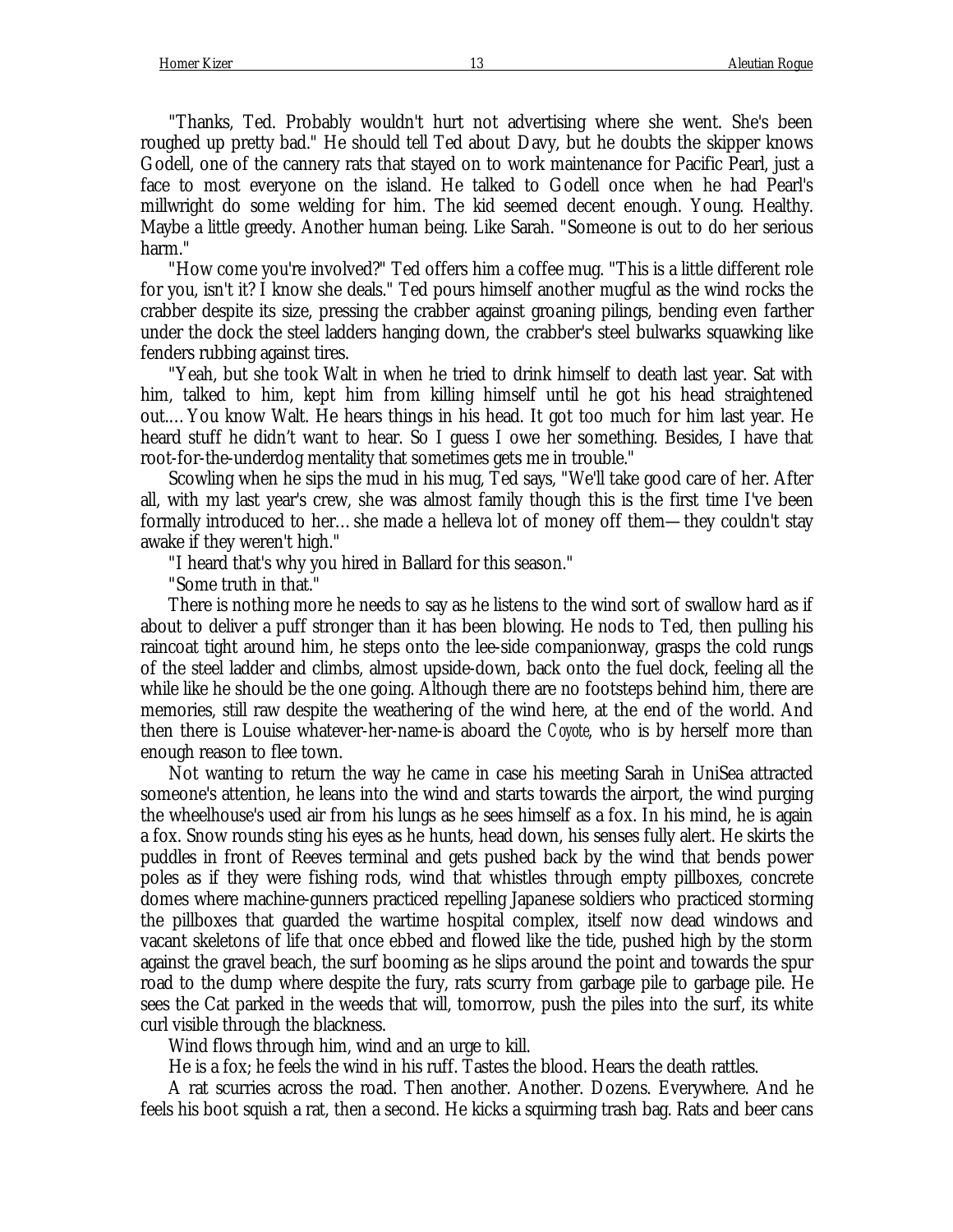scatter as the wind wrestles the black plastic sack up and over the road and off into the night as if returning it to Kansas.

Waves of rats flee to dens across the road. He stands still, waiting, listening to the surf tumble the trash, tossing tin cans, broken crab pot frames, junked cannery equipment around as if trying to puke back the debris pushed into the bay.

A rat darts towards a sack of cans. He goes after the rat, but doesn't get it.

Again, everything is quiet except for the surf and the wind that slams against the trash and the headland, atop which the Armed Forces' radio transmitter hunkers down while it continues to mumble inanely about hostages in Iran.

It has been a while since he has seen himself as a fox; he's no longer used to the feeling of fur. And he surveys the bags of trash, knowing the rats will return in a minute despite the storm. Feeling an almost overpowering need to kill, a bloodlust that begins above and a little behind his stomach, he welcomes the lust that flows upward through his shoulders, his arms, hands, jowls. His jaw is set hard against the wind and cold, his cheeks stinging from the snow-rounds, driven by sustained eighty, ninety knot winds, making standing upright impossible.

In the darkness beyond him lies Sarah's bunker, wedged in the saddle between the knob above the dump and the hill on which sits the Armed Forces' hundred-watt repeater. He's never been there, but everyone knows where everyone else lives.

Why, he wonders, was she afraid to return there? What didn't she tell him? And he again hears the squeaks, moans, groans of ancient firs, his saw chain pulling chips as shivers ripple through him, killing shivers needing no season, with nails protruding from his soles.

Hardly realizing he has moved, he slips past Shelikof Net's leased warehouse and approaches her bunker with the caution of a fox inspecting a baited trap. He circles high above the knob, sees nothing, then makes a second circle, closer this time.

Off to his side and below him, something, someone moves. He freezes. Although now seeing nothing, he trusts instincts long neglected. Again the hunter, this is his game, the closing in for the kill, the long range shot, the spreading pink mist of death rising like a tiny cloud, warm but emotionless, and he shivers, his memories alive and crying, his tears for Judy, his sons, the accident, sputtering flares, red lights, stretchers and body bags— and suddenly he's getting ready to go hunting behind his house despite deer season being closed for a week; the rut is only now beginning. After yesterday's storm, big bucks will run roadways all day.… Five-thirty, the same time he'd be getting ready for work, he, Dutch Keipers, alone in a cold house, crosses the kitchen, the nails of his caulk boots puncturing the linoleum and sticking in the floor; Judy used to give him hell for wearing his boots in her kitchen, and the wind rips away his tears, tearing them from his cheeks, slinging them like rain against the crumpled grass and ferns, mingling them with the round snow pellets until they freeze.

Another fox or a village dog, is that what he saw? He'll soon know. So, hidden in the wind, waiting, watching, he crouches as if to pounce, tasting the blood, the saltiness of life, its life. It's on the go again. Looking like a paint run on a dark canvas, the movement eases towards Sarah's bunker.

He hooks his thumb over the Smith's hammer spur. Then staying low, bent over like a fox, he creeps close to the bunker, and he feels the presence of another being, feels its life, its aura. Settling on his haunches, he holds the Smith's trigger back, cocking the revolver without a click.

The bunker has no backdoor. Whoever, whatever, is between him and the bunker, and it will have to pass near to leave, near enough for him to kill and he feels the coldness of those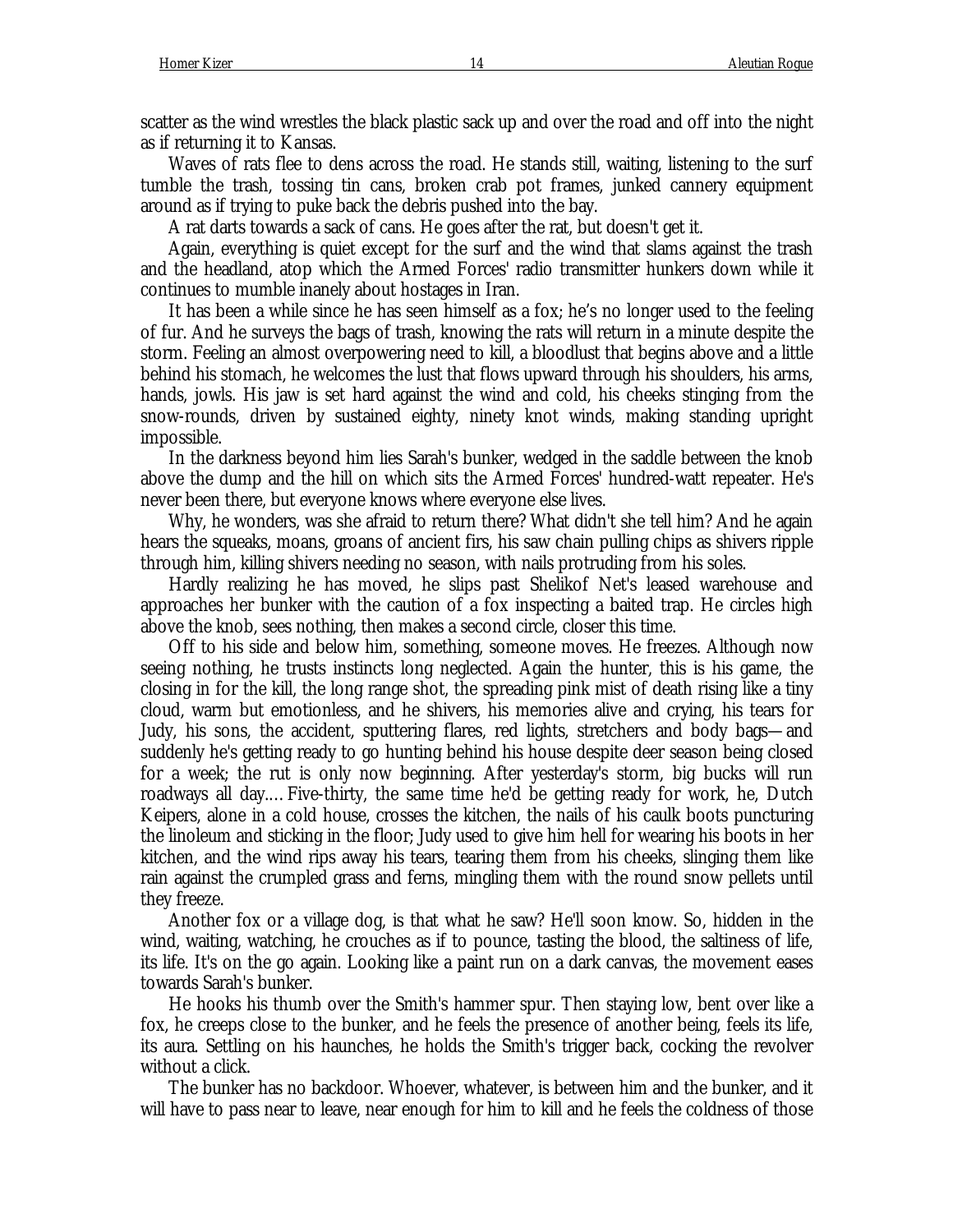years of picking off gooks as if they were ground squirrels, of figuring kills per rounds fired, of sniper team awards for being the best.

His haunches cramp; yet, still, he waits with memories of Judy giving him hell for not taking off his boots. He remembers hearing her, teasing her, ignoring her complaints when, eight months after the accident, from the corner beside the back door, he took the Winchester, cradled its long octagon barrel across his left forearm, and slipped into the night. He didn't need to see to know where he was going as he climbed over the wood gate across the end of the haulroad leading to Georgia-Pacific's holdings.

A stirring alongside the bunker's door. From the shadows a figure with empty hands moves towards him.

He has the bastard now; could kill him if he wanted; probably should. But maybe he ought to first find out who the bastard is. So when the figure is a dozen steps past him, he softly says, "Don't move."

The figure halts in midstep.

He says nothing more, nor does he move. And his silence comes alive, horrible in absence. Breaths shallow. Heartbeats loud. In his mind, he hears the beads of sweat roll along the figure's hairline; he smells the fear.

The dark figure finally breaks the silence: "I'm putting my foot down." But the wind sweeps away the figure's words, carrying them up hill, mingling them with the signal from the military repeater, sending them far out into the stormy Pacific.

Is this fellow the reason Sarah couldn't return to her bunker? He suspects so. Thus, still not entirely convinced he shouldn't pull the trigger of his Smith, he says nothing.

The figure slowly turns to face the shadows. Fear-amplified heartbeats rumble like mountain thunder. Unspoken words heard in the mind… he smells fresh urine, but still, he says nothing, his finger firm around the Smith's trigger.

The figure suddenly spins, and runs. Weeds entangle his feet, trip him, send him sprawling. The figure bounces up, falls again, scrambles to his feet, takes a step, and again falls. Then half up, half down, the fellow zig-zags through the grass and weeds until disappearing as if never there.

Although his lips smile, he stays in the shadows, stays low, seeing in his mind a fox slinking through bent grass, staying in the dips and gulleys until he reaches the stacked crab pots, the subbarn on the opposite side of the dry-stored pots. He ought to get some sleep, but he would like to know what's being said about Davy Godell. The coffee in UniSea's bar won't be any good this late at night, but then, his aboard the *Coyote* is likely to be worse. And right now, he could use a cup to warm up if nothing else; could use a cup while he considers how easily he can return to those years of seeing everybody as targets, a frightening aspect of himself he thought had gone away permanently.

The warmth of the Inn's lobby surrounds him, tugs at his jeans, softens his raincoat, hangs on his cheeks and ears. For eight years almost to the day, he has kept his nose clean; he has been careful never to give either friend or foe cause to check his past. He has run hard, fast, hasn't looked back, but tonight, he decided to play Sir Galahad. He hopes the clank of his armor doesn't give him away; it never did fit very well.

The restaurant side has turned up the lights and has quit serving food, but will still bring him coffee till the bar closes. He again claims the table behind the employees... is it because today is Thanksgiving that he can't stop thinking about Judy and the boys? As he sits, the table seems to whisper, "Kurt, Kent."

*It's okay, boys. Be good kids. Take care of your mother. I'll be there soon enough.*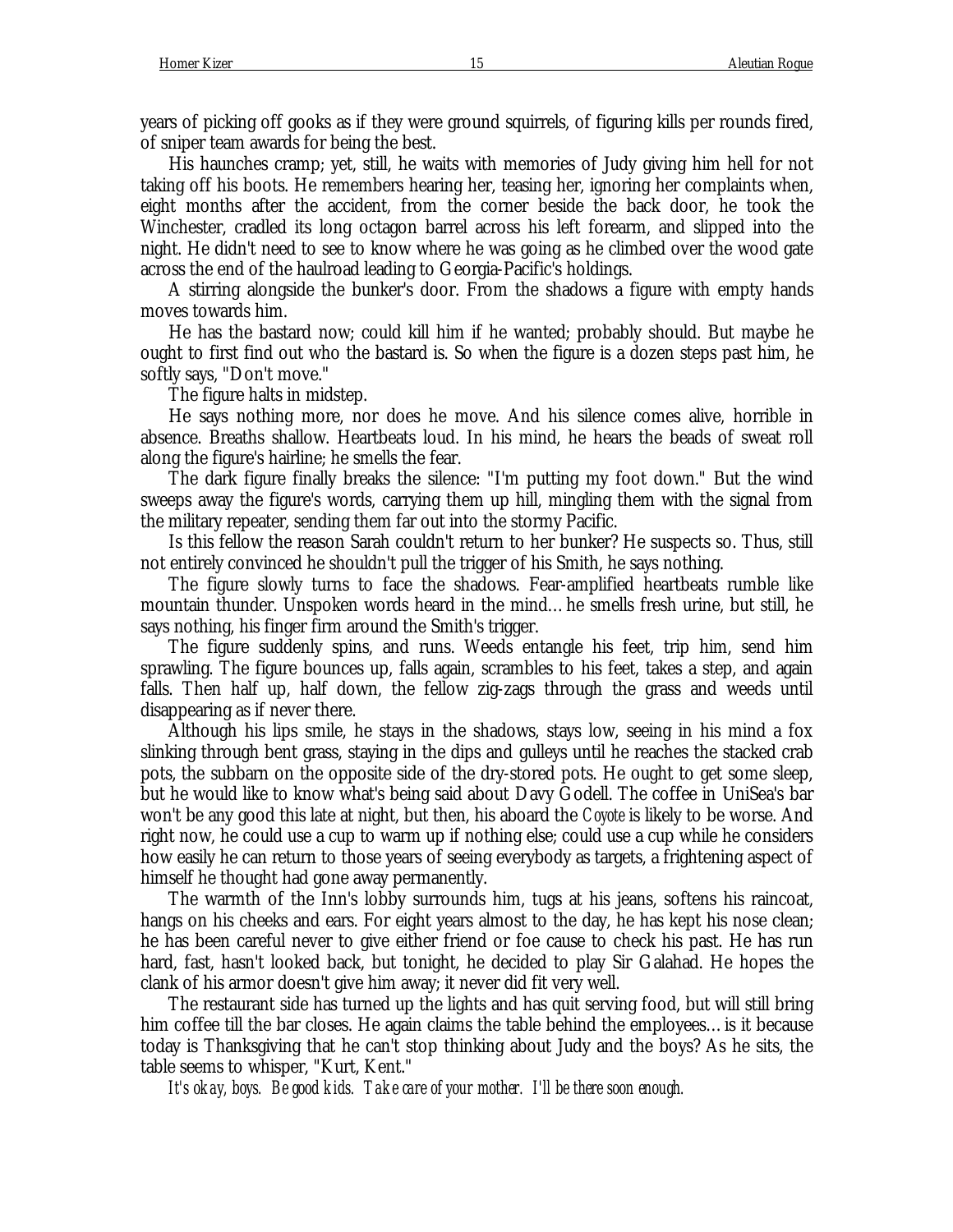Still on duty, Peggy brings him an insulated pot of coffee without him asking— he doesn't know if he could have ordered, if his voice will work as he tightens throat muscles to hold back sobs that begin deep within him and push upwards. On the still damp surface of the table, he sees images of the past play as a B-movie, complete with technical flaws. He closes his eyes, but he still sees them. Unable to escape them, he remembers mistakes. Learning to run is as painful as learning to walk, with the first steps being the hardest and most traumatic.

That first winter was spent in Hart Canyon, in a cabin just below the rim. He left in the spring with a couple hundred bobcat and coyote pelts— how did he ever get away with trapping in a game refuge? Wonders what they thought when they found the carcasses.

He sold the pelts to that Seattle furrier, then stopped at a Shakey's Pizza Parlor in Renton to splurge. Heard talk of construction beginning on a haulroad for the Alaska Pipeline.

But why did he go to the Kenai? Probably because of that film shown in the Taft High School gym about moose hunting on the Peninsula. He thinks he heard that fellow who made the film went down in a plane a couple of years ago. It happens to everybody, someday to him; his time will be up.

Tears seep from the edges of his eyes as he sits at the damp table, holding his head in his hands, feeling his memories, losing the passage of time that separates him from them. It's as if the past and the present are the same here, where the world ends, where judgment will come.

He boarded a plane in Seattle with \$3,700. Gold had only recently been cut free from the dollar; so he went panning. He had known nothing of placer gold. If he had known anything, he would have chosen somewhere other than the Kenai. But he had done well. The summer was one of shoveling, panning and swatting mosquitoes once he found a bench showing color. His hands blistered, cracked, calloused as they never had when he'd logged. His skin had become like leather and his muscles, tough and sinewy like a mule's. His sweat attracted no-see-ums that crawled into his eyes. One tear duct became infected, and he nearly lost the eye. Whitesoxs attacked him, taking little bits of meat each bite. He lived on spruce hens and ptarmigan, eating them cold for breakfast and hot (roasted over a campfire) for supper. He fell asleep too tired to think, and rose the next morning to shovel more gravel as if he were on a chain gang in hell.

*Oh, Judy, you've gotta believe me… I'm sorry.*

When the mountain willows turned yellow there on the Kenai, he left the high country with nearly two hundred ounces of flakes and small nuggets and without an answer to why that cop shot at him.

For a moment his mind sits vacant, causing the entire Inn to appear deserted. But the moment doesn't last: two men, both hard-lookers, sit down beside him. One slides along the padded bench next to him. The other takes the chair across the table. Their mannerisms, their presence feels threatening, and he wonders if he has been recognized.

Peggy brings two more cups. Looking past the fellow across from him, he tells her, "These two have bad breath so keep the cups." But smiling as if what he said were a joke, she leaves the heavy restaurant ware cups before withdrawing to the kitchen.

"You're comin' with us," growls the fellow in the chair as soon as Peggy disappears into the kitchen.

"Don't think so." He shifts positions slightly so the butt of the Smith is accessible.

The fellow tight beside him snarls, "You don't understand, you're coming with us."

"Neither of you seem to comprehend, I'm not going anywhere."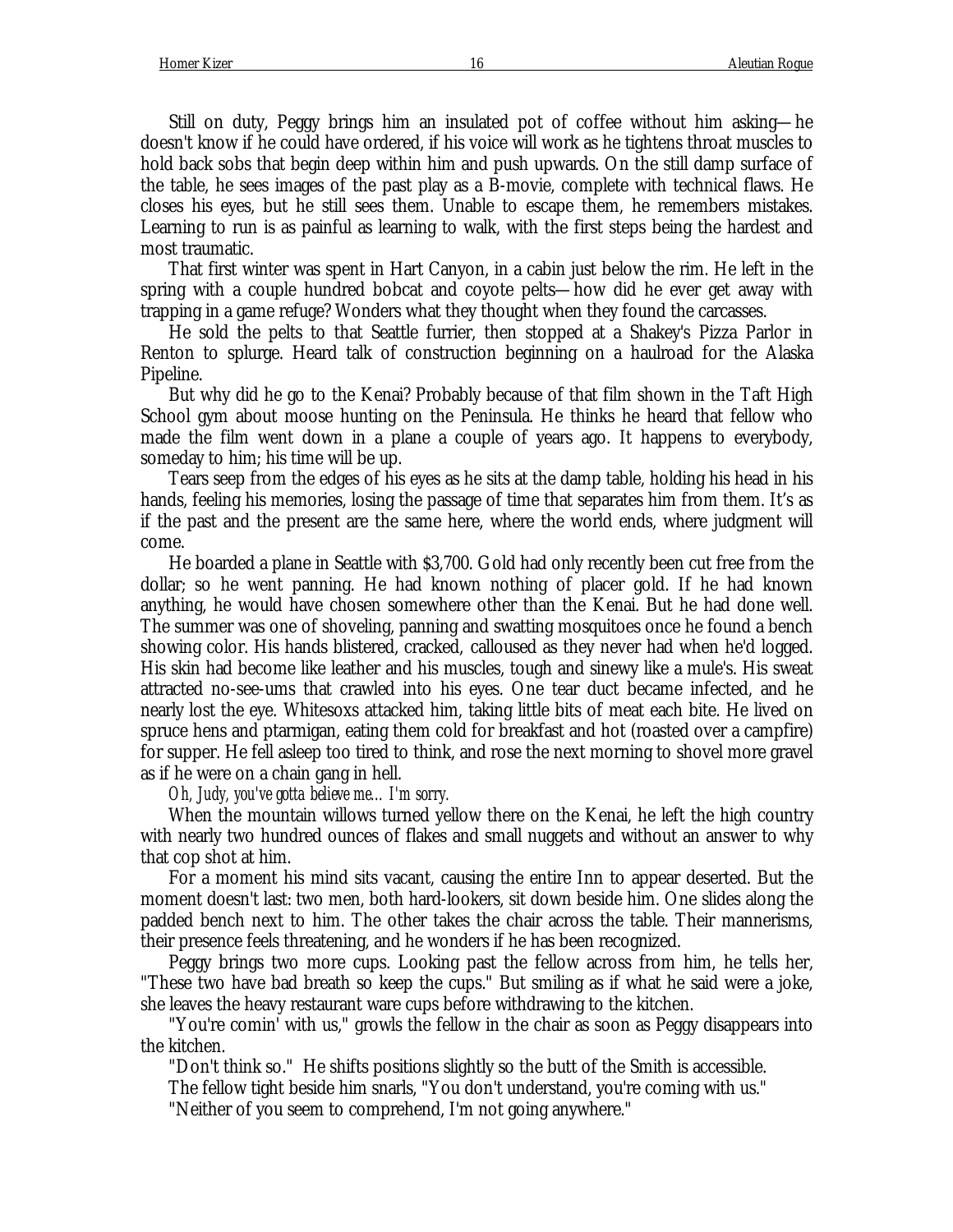"You comin' peacefully— or we'll drag you outta here," says the fellow in the chair.

"Don't provoke me." He reaches for the coffeepot to refill his nearly full cup, his hand steady. "It's hard on digestion."

Leaning forward, his elbows on the table, the fellow opposite him says, "Tough guy, huh?" And the fellow pours salt in his coffee.

He flips his coffee across the table. The scalding brew soaks the fellow's shirt, and the fellow scoots backwards, stands, pulling his steaming shirt away from his chest. Meanwhile, Jay drives his left elbow into the ribs of the yahoo next to him.

The fellow partially blocks his elbow, but now Jay has room to twist on the bench as he raises a knee, banging the table. Cups and saucers rattle. The coffeepot spills. With the edge of his hand, he slings hot coffee into the yahoo's eyes.

The fellow standing barks, "Hold it! We'll talk here."

Coming on a run, Peggy sees the spilled coffee, grabs a towel, and wipes up what hasn't already run onto the floor. When she leaves to get a mop, the fellow across the table again sits.

"Where's Sarah?"

"She's none of your business." The Smith is cocked though still out of sight under the table.

"You're wrong, buddy."

"Then you tell me where she is." He smells urine and recognizes the yahoo beside him as the fellow who had been at her bunker.

"I'm askin' the questions."

"Not any more."

"Buddy, you've been watchin' too much TV." The fellow rests his palms on the far edge of the table as he leans his face forward, keeping his wet shirt off his chest.

"If you're the two assholes who worked her over, you'll be lucky if you can get on a plane tomorrow and get yourselves off the island, damn lucky."

Before either of them can answer, Peggy brings a fresh pot of coffee and one mug.

When she leaves, the fellow next to him says, "Just tell us where she is."

"Whatever your beef with Sarah was, it's over. Got it? It's over." He notices the yahoo next to him now realizes he has been keeping his right hand under the table; he suspects the yahoo knows why. "And a bit of advice to you two, same advice I gave her. I'll be the first to turn your asses in if I even think you're involved with drugs." If these assholes are narcs, he needs to plant that bit of clarity about where he stands.

"We'll be in touch," says the yahoo next to him. Pushing himself away from the table and standing, the yahoo motions to the fellow across the table to follow him.

He won't be staying now either, won't give them a chance to set up for him. So stepping into the kitchen, he tells Peggy, "Keep the ticket open, I'll be in to sign it tomorrow," and he continues through the kitchen and out the backdoor, his raincoat still lying where he set it beside the table.

The wind drives cold through his doubled wool halibut shirts as snow-rounds pelt him, stinging exposed skin, but he is onto the subdock and across the gap in seconds as he lets the wind push him along as if he were flying. In his mind, he sees the old one-legged gray gull, wings outstretched, hopping along the dock, hurrying to reach the *Coyote's* railing before younger gulls, whiter gulls devour all of the bits of cod he scatters each morning as he chums for crab bait— one gull in a pot is worth a full pot of kings, an illegal practice but something that's done all the time, like something a President would do. But a poached gull or two doesn't equal a B-52 load of cluster bombs dropped on civilians, the secret plan to end the